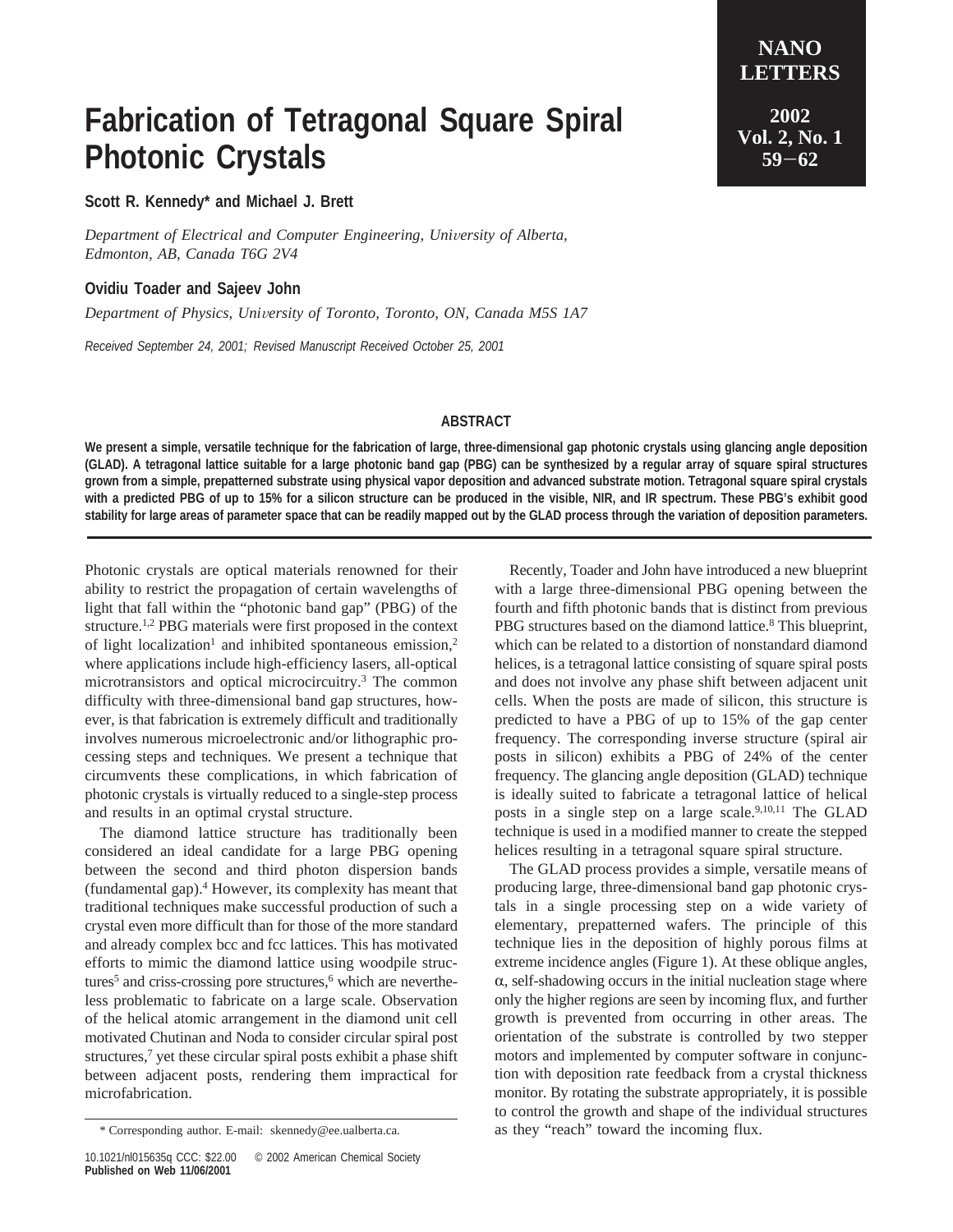

**Figure 1.** Schematic of the glancing angle deposition system used in vacuo to create tetragonal square spiral structures.

To produce square spiral photonic crystal structures, physical vapor deposition is used in a high vacuum chamber with an electron beam source. Structures can be made from a wide range of materials; however, because of the requirement for a material with a large index of refraction, pure silicon with its favorable optical and deposition properties is most commonly chosen. Alternatively, silica may be used to create a template for an inverse square spiral photonic crystal. The substrate is mounted relative to the source, as shown in the schematic of Figure 1, where the throw distance between the source and substrate is greater than 30 cm so that flux reaching the substrate is collimated.

In traditional GLAD on a planar substrate, the location of growths is random, as determined by the impingement of initial flux and subsequent nucleation on the substrate. The result is not considered a periodic arrangement and as such it is necessary to seed the substrate and confine growths to predetermined, regular locations. To meet this requirement, shadowing is used by forming a regular array of areas on the substrate that are higher than surrounding regions.12 The substrate is held at a constant angle of incidence of  $80-90^\circ$ from the normal, and at these angles only the regions with higher relief are seen by the incoming flux. Growth is restricted to these locations and self-shadowing of the structures maintains the restriction on growth throughout the deposition.13

Many techniques may be used to produce the required patterning of the wafer, depending on the size scale required and the application of the device. Techniques such as photolithography, electron beam lithography, plastic embossing,14 and laser interference lithography may be used to produce a rectangular array of dots made from various materials. It is important to note that the relief structures are not required to be perfect with vertical sides and sharp corners; rather it is more significant that they have a reasonable aspect ratio. Seeds with a wide variety of crosssections may be used, implying that the minimum feature sizes of the processing techniques can be probed without worries about the ideality of the structures. The center-tocenter spacing of the growth seeds on the substrate is the distance that determines the characteristic length of the crystal



**Figure 2.** (a) Theoretical computer generated square spiral compared with actual structure produced using GLAD where the two spirals are mirror images of each other grown with right- and left-handed turns, respectively, and (b) theoretical band structure for the crystal with  $[L, c, e] = [0.7, 1.3, 0.44]$ .

basis and is the first means of controlling the structure of the resulting crystal. The period of the seeds is defined as equal to *a*, and all other lattice parameters are subsequently based on this length scale.

The square spiral structure typical of these unique photonic crystals is created by the rotation of the substrate at regular, fixed intervals during the growth process. Because the growth tracks the direction of incoming vapor flux, it is possible to create abrupt right angle bends in the slanted columnar structure by rotating the substrate by 90° at appropriate times during growth. If we define the pitch as *c*, equal to the vertical distance between each successive complete helical turn, we find that we are able to tailor this dimension by simply increasing or decreasing the interval between each quarter turn of the substrate. This represents the second parameter that may be varied in this process and can be used to tune the properties of the resulting crystal.

The third parameter that allows accurate control of the crystal structure is the deposition angle, which is responsible for the growth angle of the helices and is held constant throughout the deposition. Following Tait's rule for deposition at highly oblique angles, $15$  in the typical incidence angle range of 80°-90° the growth angle can be varied from approximately 55° to 60°. This defines the characteristic horizontal length *L*, as a function of pitch *c* determined by the deposition angle. Incidence angles must be kept at values larger than 80°, as films produced at lesser angles have greatly increased density due to the lessening of shadow effects.

A final characteristic dimension of the square spiral photonic crystal is that of the cross-section of the spiral structures. When the square spiral posts have a circular crosssection, a significant photonic band gap is predicted.<sup>8</sup> However, the GLAD deposition process in its most basic and nonoptimized form is much more suited to a square cross-section, as seen in Figure 2. Instead of column radius *r*, we now define the characteristic size of the spiral crosssection by the length of the side of the square, *e*. Calculations have shown similar large three-dimensional gaps for symmetrical square cross-sections, as shown in the example of Figure 2b where the nonoptimized crystal has a theoretical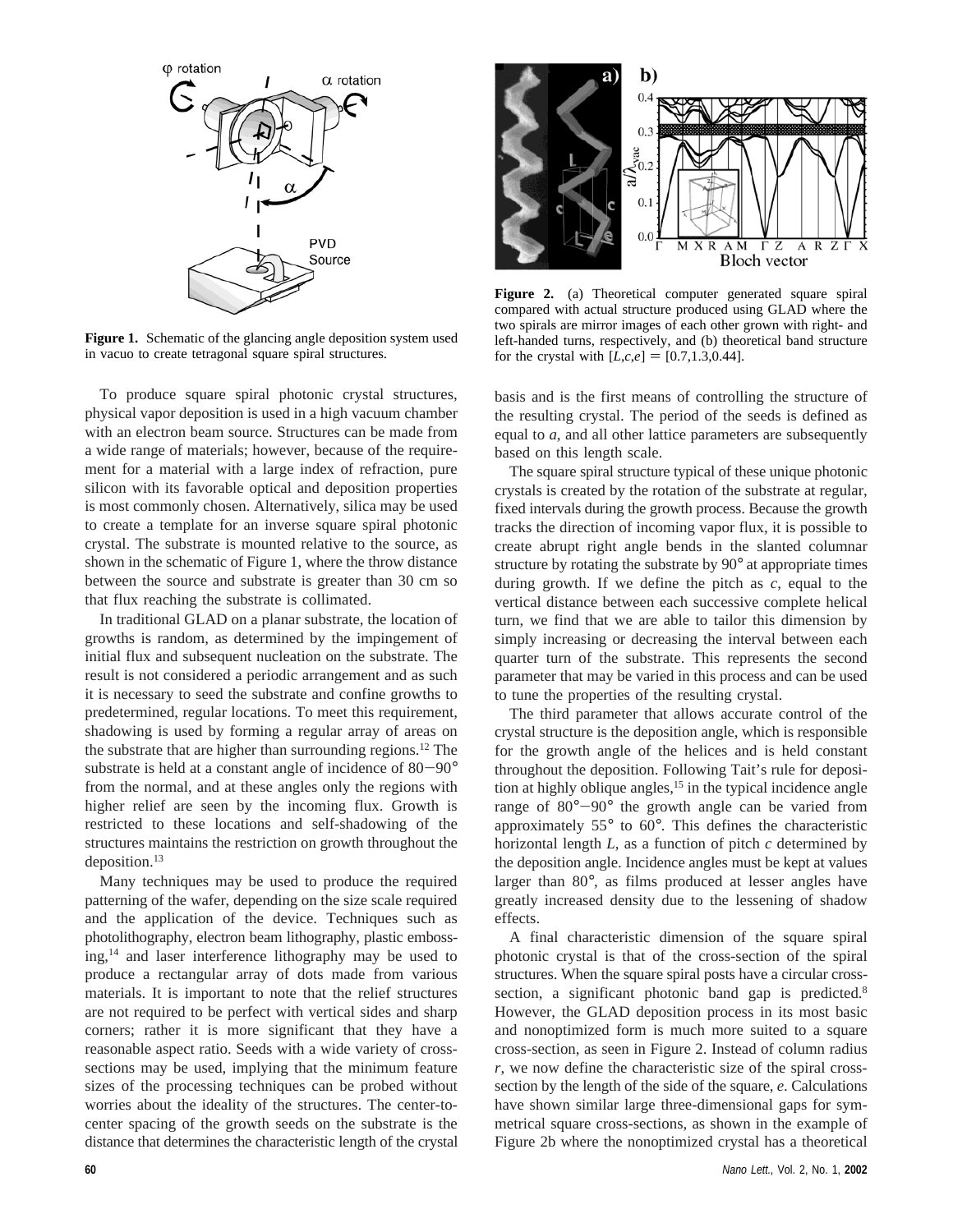

**Figure 3.** Oblique and edge views of a tetragonal square spiral structure grown using the GLAD process.

relative gap of 9.3%. Control of the square side length in the fabrication process is a function of both incidence angle and structure-to-structure or seed spacing. Since the areal density of the film structure deposited at highly oblique angles is fixed by the incidence angle, smaller seeds spaced closer together result in a structure that is finer with smaller square side length.

Although the structure cross-sections presented in this paper are not yet perfect, it will be possible to adapt the deposition process through careful control of parameters and implementation of spin-and-pause advanced substrate motion to fabricate more idealized structures with symmetrical circular cross-sections.11 In addition to the detrimental effects of nonsymmetric cross sections, microscopic roughness of the spirals is also undesirable and must be avoided to achieve the maximum band gap and reduction in states predicted from theory. It has been shown that postdeposition anneal of GLAD films can substantially change the surface properties while at the same time improving crystallinity of the film.<sup>16</sup> These techniques of optimizing the cross-sections and structure of square spirals can be implemented to ensure a band gap results from the structure and while they represent slight complication of the process, they maintain a relative hands-off approach to a rather simple means of producing large band gap devices.

To produce a square spiral photonic crystal, a wafer patterned with a square array of dots and fabricated by one of the methods described above is placed on the substrate mount. A square array is required to restrict growth to the tetragonal lattice found from theory to be optimal for a large band gap.8 The parameters of deposition angle and helical pitch are then entered into the control software and the deposition is started with relative deposition rates at the substrate maintained at  $6-10$  Å/s. For the example shown in Figures 2 and 3, a deposition angle of 85° and helical pitch of 1300 nm were used, as these parameters produced a structure that most easily fit that of the theoretical model given our photolithography-limited size of  $a = 1000$  nm on the patterned wafer. A resonant quartz crystal monitors the normal deposition rate and the thickness of the film is

calculated with a geometric correction factor by integration of the deposition rate. For this initial and nonoptimized structure, when the appropriate film thickness defined by onequarter of the helical pitch is reached, the substrate is rotated quickly through 90° by a stepper motor. This motion produces the characteristic bends in the square spirals and can be repeated as many times as is necessary to produce a film with the desired thickness and number of turns. Ideally, the crystal may have many turns so as to obtain optimal optical characteristics, but in the interest of efficiency our sample crystal has been grown with only 4 turns.

The success of this production technique can be seen in both Figures 2 and 3, where in Figure 2a a single helical strand that has broken off during the cleaving process is compared to a computer-generated model utilized for band structure calculations of square spiral photonic crystal structures. The band diagram is shown in Figure 2b where the predicted relative gap of this nonoptimized structure is 9.3%. This film was deposited on a photolithography patterned wafer with structure parameters of  $a = 1000$  nm and  $[L, c, e] = [0.7, 1.3, 0.44]$  in units of *a*. Also note that the two images in the comparison are mirror images of each other, where the fabricated square spiral has been grown with left-handed helical turns as compared to the right-handed spiral of the computer image. This degeneracy is easily varied by the direction of rotation of the stepper motors during deposition. In the final figure is a view of the cleaved edge of a periodic square spiral structure. The cleaving of the wafer has left a slightly uneven edge with some of the individual spirals missing from the front rows; however, the correlation between the dimensions and proportions of this film and the ideal, computer-generated square spiral lattice is excellent from visual inspection of the scanning electron micrographs. This successful preliminary result provides encouragement for the pursuit of more idealized structures through the development of an optimized process.

Finally, as the analogy of optical semiconductors is carried to the production of photonic crystals, we note that a semiconductor is not useful without doping and, likewise, we need to be able to introduce controlled defects in a PBG crystal lattice to increase its functionality. The GLAD technique of producing tetragonal square spiral lattices allows for various methods of introducing waveguides or microcavities necessary for the production of optical devices. First, a predeposition technique can be used to either remove or tie together individual spiral structures. This method of microcavity "doping" can be done in the seed production step and is relatively straightforward.17 Second, intermediate steps can be taken during the fabrication process to create planar defects in the lattice either by changing the deposition parameters for a given period of deposition or by filling the structure with a removable polymer such as a photoresist from which a new layer can be grown with different properties.18

In conclusion, we have demonstrated that the GLAD technique provides a simple method for producing tetragonal square spiral structures on a large scale. These unique structures are ideal candidates for large, three-dimensional